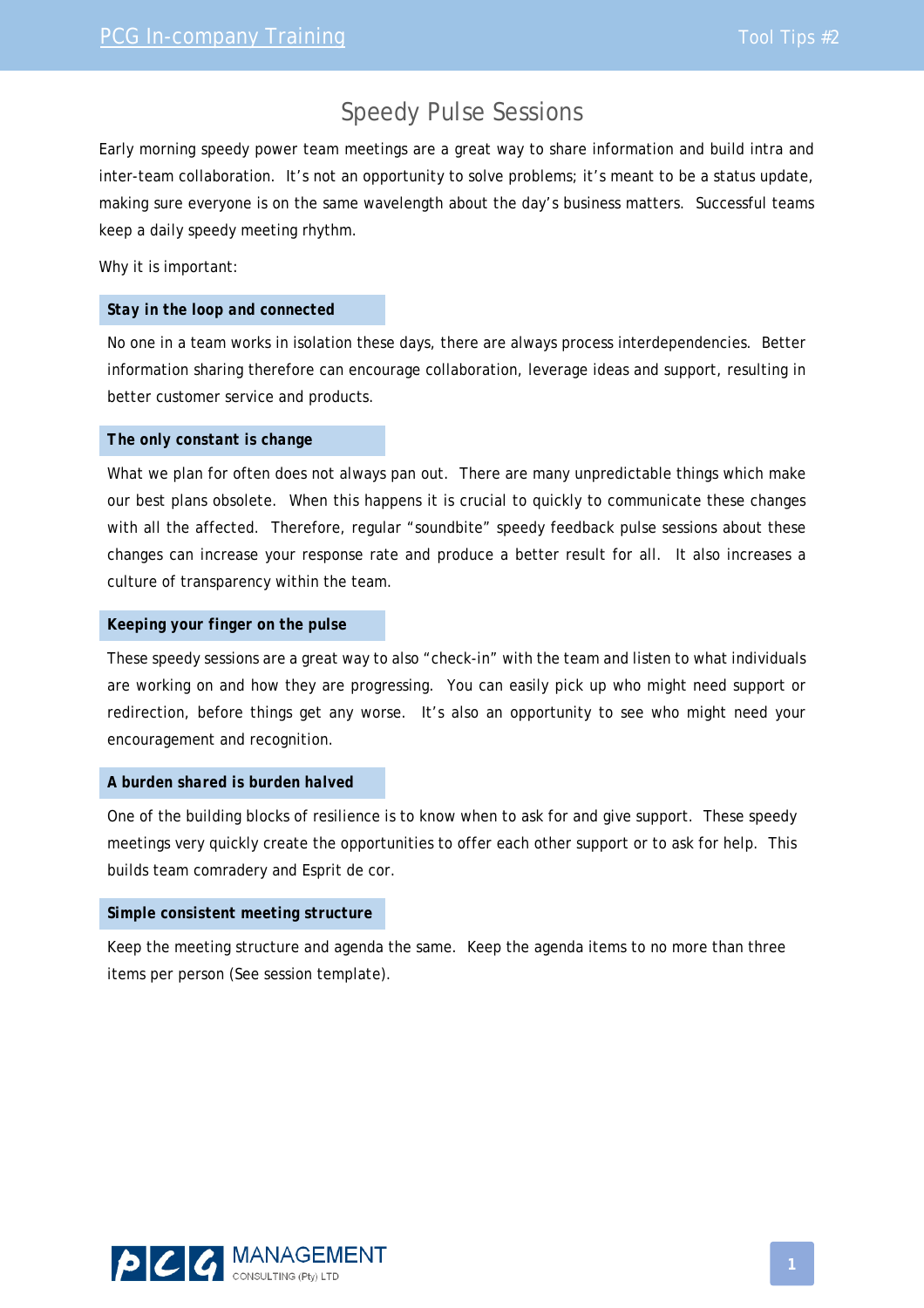## **Guidelines**

- 1. Hold these meetings every day and preferably in the morning.
	- a. Maximum meeting duration (15mins)
- 2. Stand in a circle to reflect unity and equality (this will also discourage long meetings)
- 3. All hands on deck. Attendance is mandatory, no late coming and feeble excuses are not tolerated.
- 4. Don't problem solve. Try your best not to problem solve or you will run out of time. If you problem solve in this session, then some members will not have all their issues raised and you will run out of time. Therefore, know when some issues must be taken off-line.

### **How to run these meetings**

- 1. Always start by asking one member to recite the ground rules. This helps to keep everyone on track and it grants permission to correct a member if they should stray.
- 2. Opening announcements: make only important announcements and only if the information will affect the team's work that day. If you keep making announcements or sharing information deemed not necessary by the team, don't be surprised if they don't pitch for the next meeting. Hence, keep the first announcements necessary i.e. these announcements must:
	- a. Have operational effect and impact.
	- b. Be brief and absolutely relevant.
- 3. Invite each team member to announce what they are working on for the day e.g. mention highlights and lowlights, key priorities, key daily objectives, challenges and anything else important that might affect the team or certain team members. Each team member is encouraged and guided to mention only the important matters.
- 4. This "speedy pulse meeting" is an opportunity to encourage the team members to raise any barriers or blocks they may be experiencing. They are also encouraged to raise issues if they need help, information, resources. If team members need to have a heart to heart with another team member, they must do so outside of this meeting.
- 5. At the end of the meeting the team is thanked for their participation by the team leader.